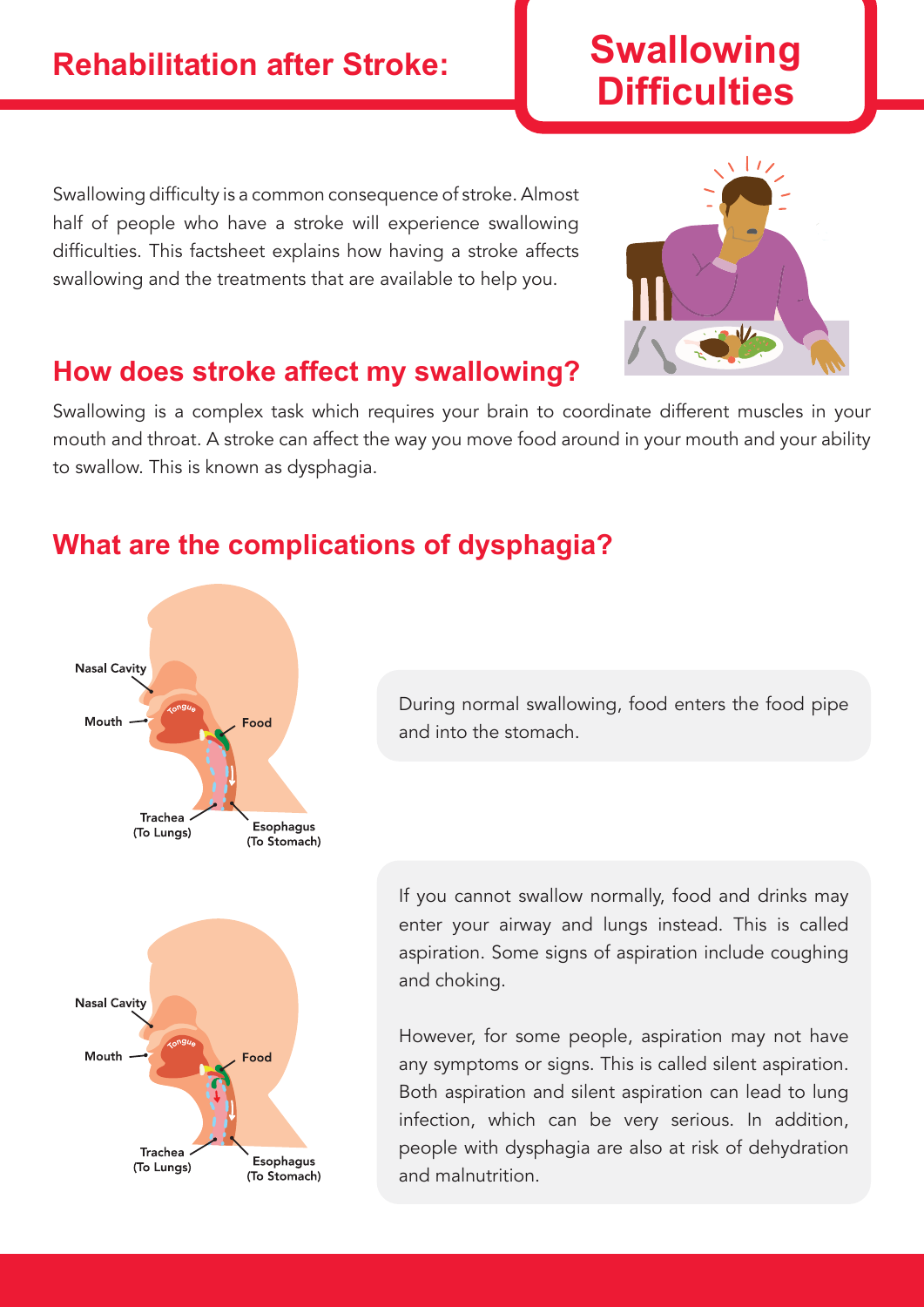Therefore, it is important that a trained speech therapist assesses your swallowing function, especially if you show these signs during or after eating and drinking:

- Coughing
- Throat clearing
- Choking
- Feeling of food or water getting stuck in your throat
- A wet-sounding voice
- Difficulty breathing

# **What treatment is available?**

If you have dysphagia, you should be referred to a speech therapist. Sometimes, you may also be referred to a dietitian. They each have a role in managing dysphagia and its consequences.

## Speech Therapist

A speech therapist assesses your swallowing function and advises you on the following treatment strategies, where appropriate:



## Swallowing rehabilitation exercises

These exercises focus on training the affected muscles to improve your swallowing function and minimise or prevent complications.



## Modified diet and drinks consistency

To make swallowing easier and safer, you may have to make changes to your diet and drinks. This may include thickening your drinks or altering the texture of your food by mincing, mashing or pureeing it.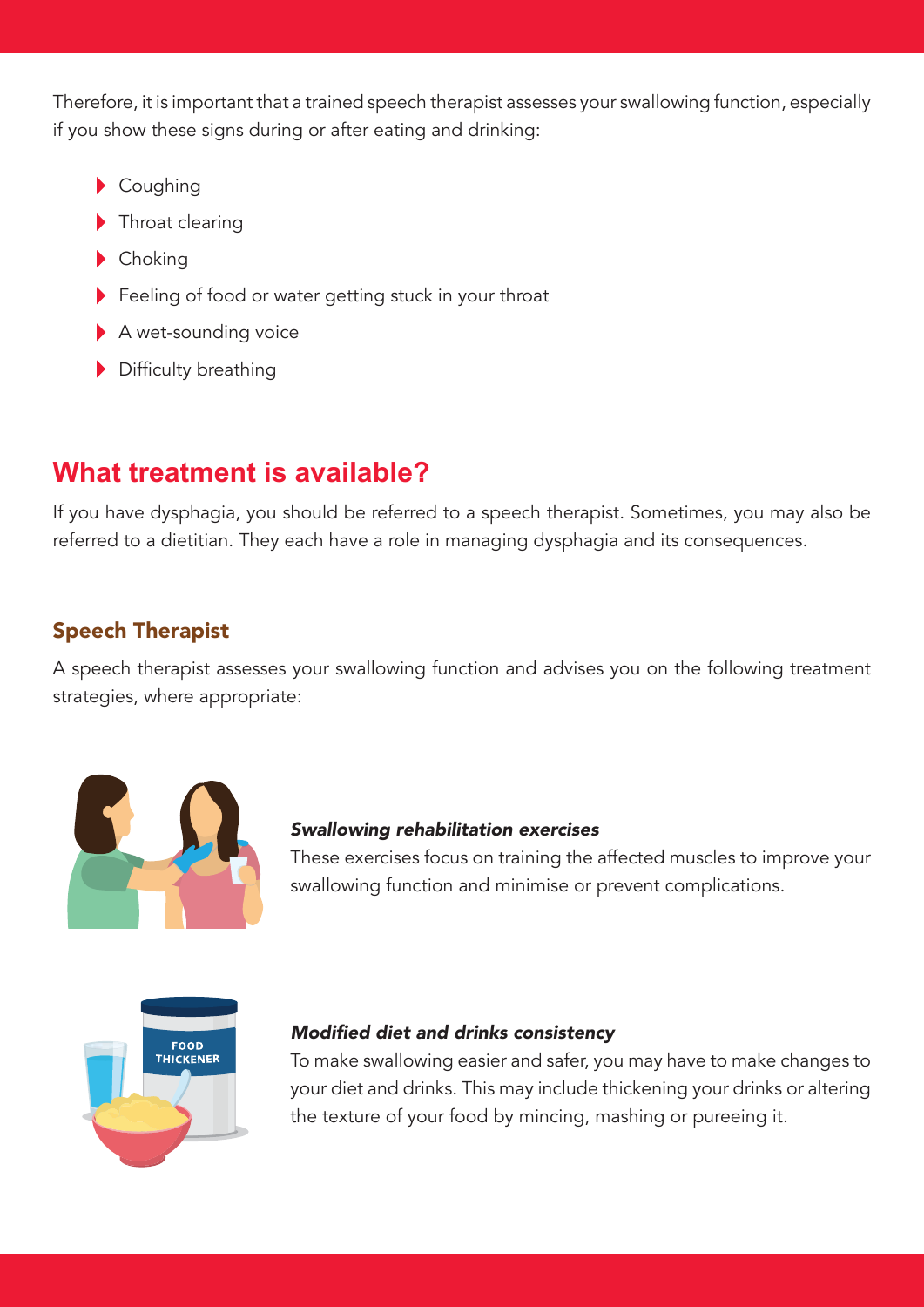#### Enteral (Tube) feeding



If swallowing is unsafe for you, you may require alternative methods of feeding. Enteral feeding, or the use of a feeding tube, may be recommended for you as a means of safely delivering hydration, nutrition and medication directly into your stomach.

Examples of enteral feeding include the use of a nasogastric tube (NGT) or a percutaneous endoscopic gastrostomy (PEG) tube. Your doctor and speech therapist will discuss these options with you to identify which is most suitable for you.

## **Dietitian**

As dysphagia can make it difficult to eat and drink, it can result in dehydration, weight loss and malnutrition. A dietitian can ensure that you are getting enough nutrition.

A dietitian can advise you on:



- Fechniques and instructions to prepare nutritious and healthy meals in the consistencies that have been suggested by the speech therapist
- Ways to supplement the nutrients required by your body
- Developing a meal plan or a feeding regime for those on enteral feeding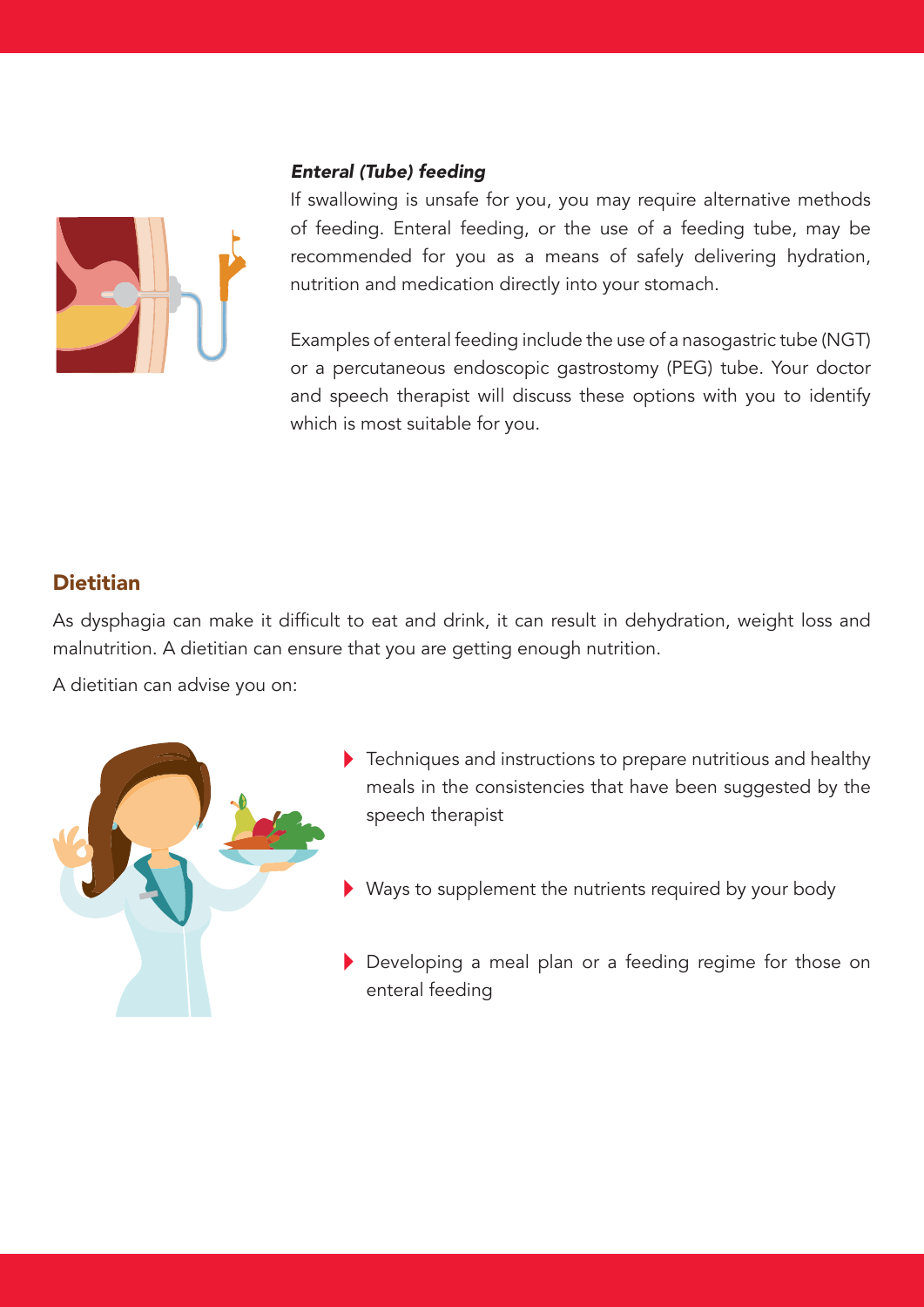## **How can I recover?**

Research has shown that dysphagia may improve within the first few weeks of the stroke. However, depending on the severity and the type of the stroke, a small number of stroke survivors will experience long-term difficulties.

If you are still experiencing dysphagia upon discharge, please continue to follow-up with your speech therapist.

The speech therapist will work together with you and your caregivers to plan a home programme for your rehabilitation and ensure that you are eating and drinking at home in a safe manner.

If you are going home with a feeding tube, you or your caregiver will be trained to manage tubefeeding at home. There are also community services available that can help you with the care of the feeding tube if needed.

# **Some helpful tips**

- Follow the advice from your speech therapist.
- Take small mouthfuls when eating and drinking.
- Chew and swallow every mouthful slowly and carefully.
- Sit up straight during mealtimes and for at least 30 minutes after meals.
- Clear all food in your mouth before taking another bite.
- Stay focused when you are eating. Remove environmental distractions e.g. switch off the TV during meal times.
- Take small frequent meals throughout the day if three standard meals are too tiring for you.
- Maintain good oral hygiene. Brush your teeth three times daily. If you wear dentures, ensure that they are cleaned regularly after every meal.



www.healthhub.sg/strokehub Published in January 2020 Reviewed in March 2022

An initiative of the Stroke Services Improvement (SSI) team in collaboration with all public hospitals in Singapore.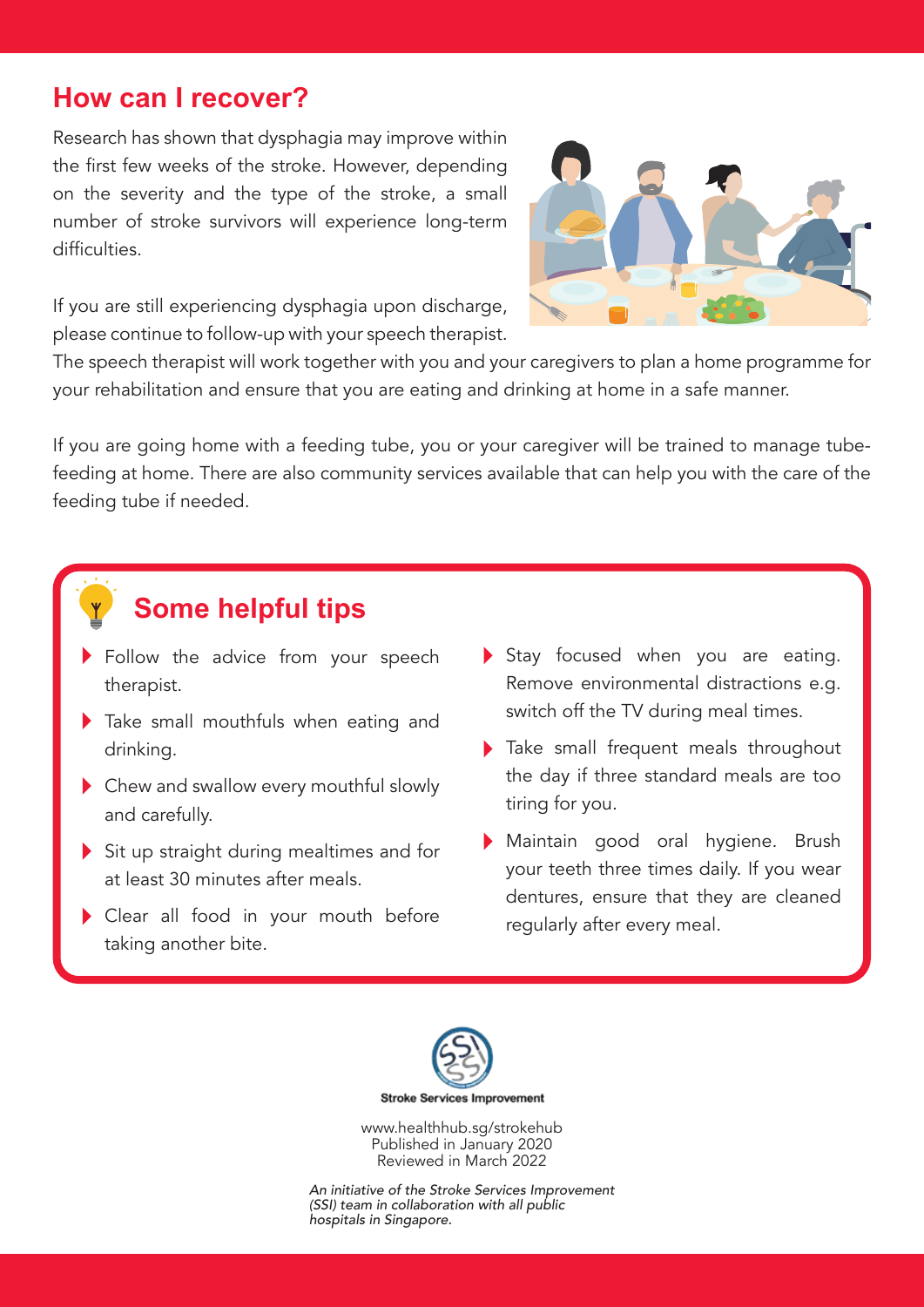# 中风后的康复治疗: | 吞M困困难

吞咽困难是中风后常见的问题。将近一半的中风患者都 会出现吞咽困难的问题。本文介绍了中风如何影响吞 咽,并为您提供可协助的治疗方法。

# 中风如何影响我的吞咽?

吞咽需要大脑与口腔和喉咙中各个肌肉的密切协调,过程复杂。中风会影响您在嘴里 挪动或咀嚼食物的方式和吞咽能力。这被称为吞咽困难。

# 吞咽困难会导致什么并发症?



在正常吞咽过程中,食物先进入食道再进入胃部。



如果您不能正常吞咽,那么食物和饮料可能会进入 您的呼吸道和肺部。这被称为"误吸"。误吸的症 状包括咳嗽和哽咽。

然而,对于某些人来说,误吸可能不会体现出任何 症状或迹象。这被称为"无声误吸"。误吸和无声 误吸均可导致吸入性肺部感染,带来严重的后果。 此外,吞咽困难也会导致脱水和营养不良的风险。

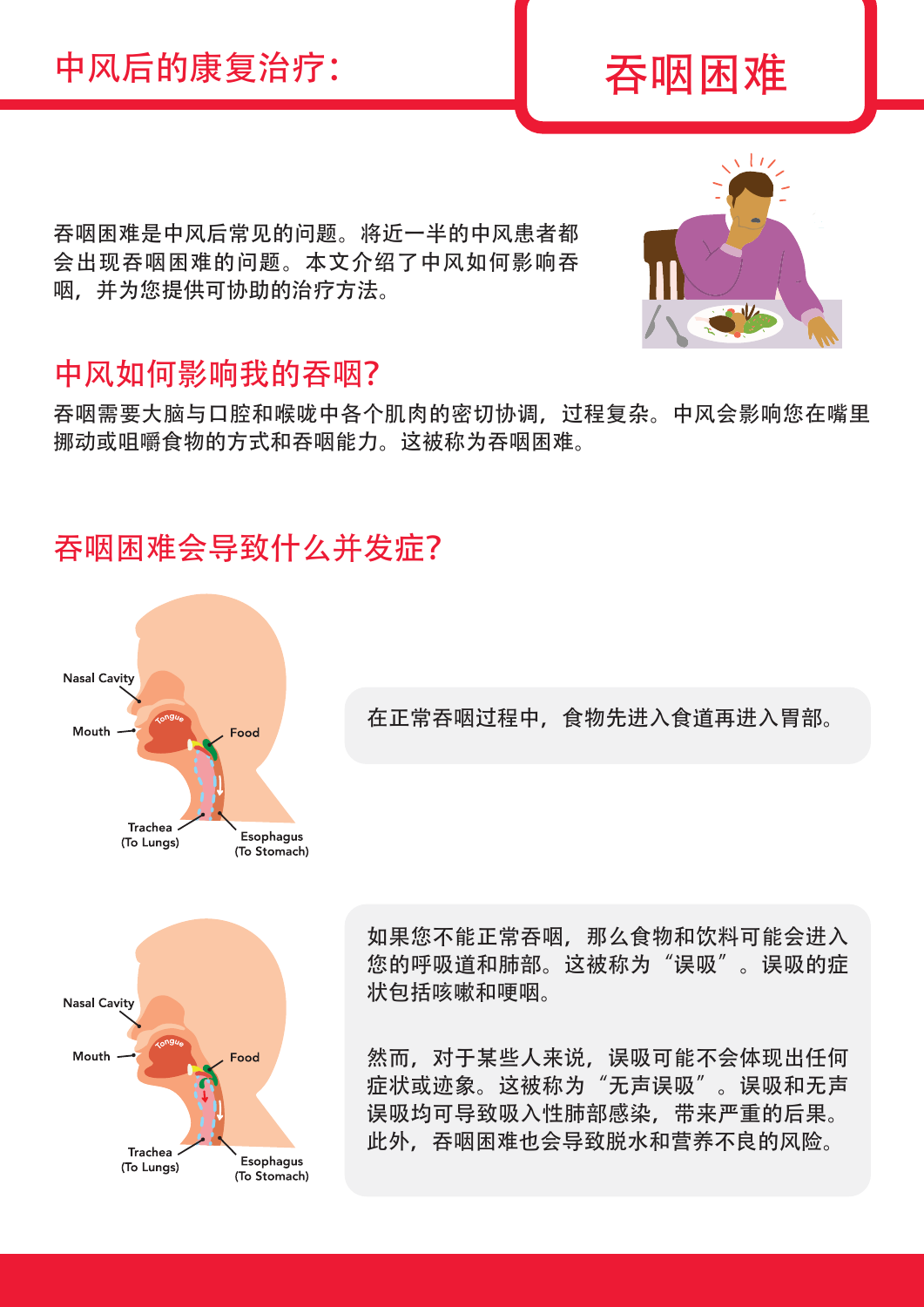因此,让合格的语言治疗师对您的吞咽功能进行检测是非常重要的,特别是当您在饮 食期间或之后出现以下症状:

- ▶ 咳嗽
- 清喉咙
- ▶ 哽咽
- 感觉食物或水卡在喉咙
- ▶ 声音听起来像是喉咙有痰
- 呼吸困难

# 有哪些治疗方式?

如果您有吞咽困难,您应该会被转介给语言治疗师。有时候,您也会被转介给营养 师。他们会分别处理吞咽困难及其造成的后果。

## 语言治疗师

语言治疗师会检测您的吞咽功能,并在适当的情况下为您提供以下治疗方案:



## 吞咽复健运动

这些运动的重点是训练受影响的肌肉,以改善吞咽功能,并 减少或预防并发症。



## 调整饮食浓稠度

为了使吞咽更容易和更安全,您可能需要更改饮食习惯。这 可能包括将饮品增稠,或通过切碎、捣碎或制成泥状来改变 食物的质感。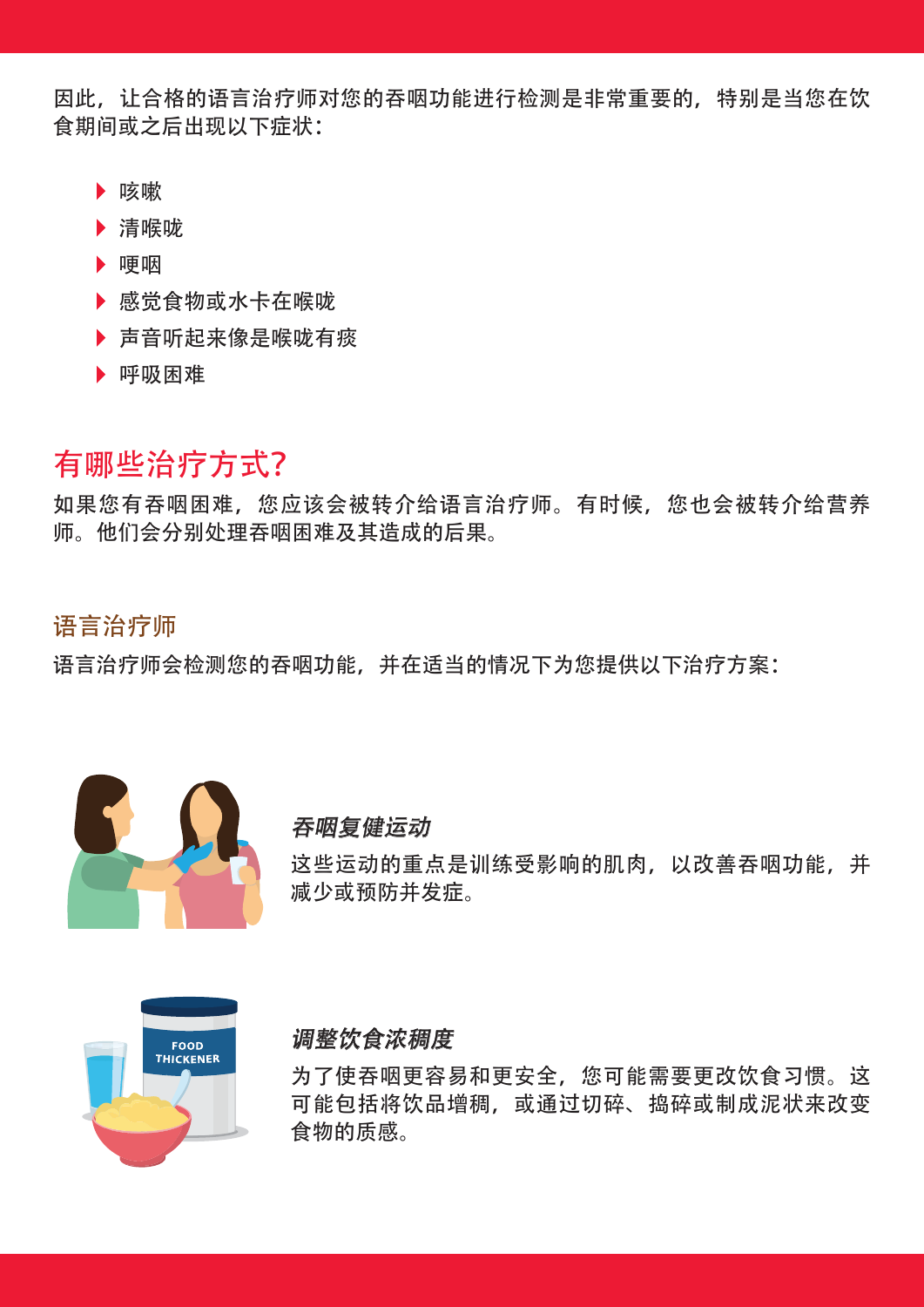## 肠道营养(管类)

如果无法安全吞咽,则可能需要借助其他的进食方式。医生 可能会向您推荐肠道营养,比如通过进食管,将液体、营养 成分和药物直接送入您的胃部。

肠道营养包括使用鼻胃管(NGT)或经皮内镜胃造瘘管 (PEG)。您的医生和语言治疗师将与您讨论这些方案,以 确定最适合您的选择。

## 营养师

吞咽困难会使人难以进食和饮水,因此可能会导致脱水、体重减轻和营养不良。营养 师可以确保您获取足够的营养。

营养师可以为您提供以下建议:



- 根据语言治疗师的建议,准备营养和健康膳食的技 巧和指导
- 补充身体所需营养的方法
- 制定个人的膳食计划,以及为需要进行肠道营养的 人制定饮食计划。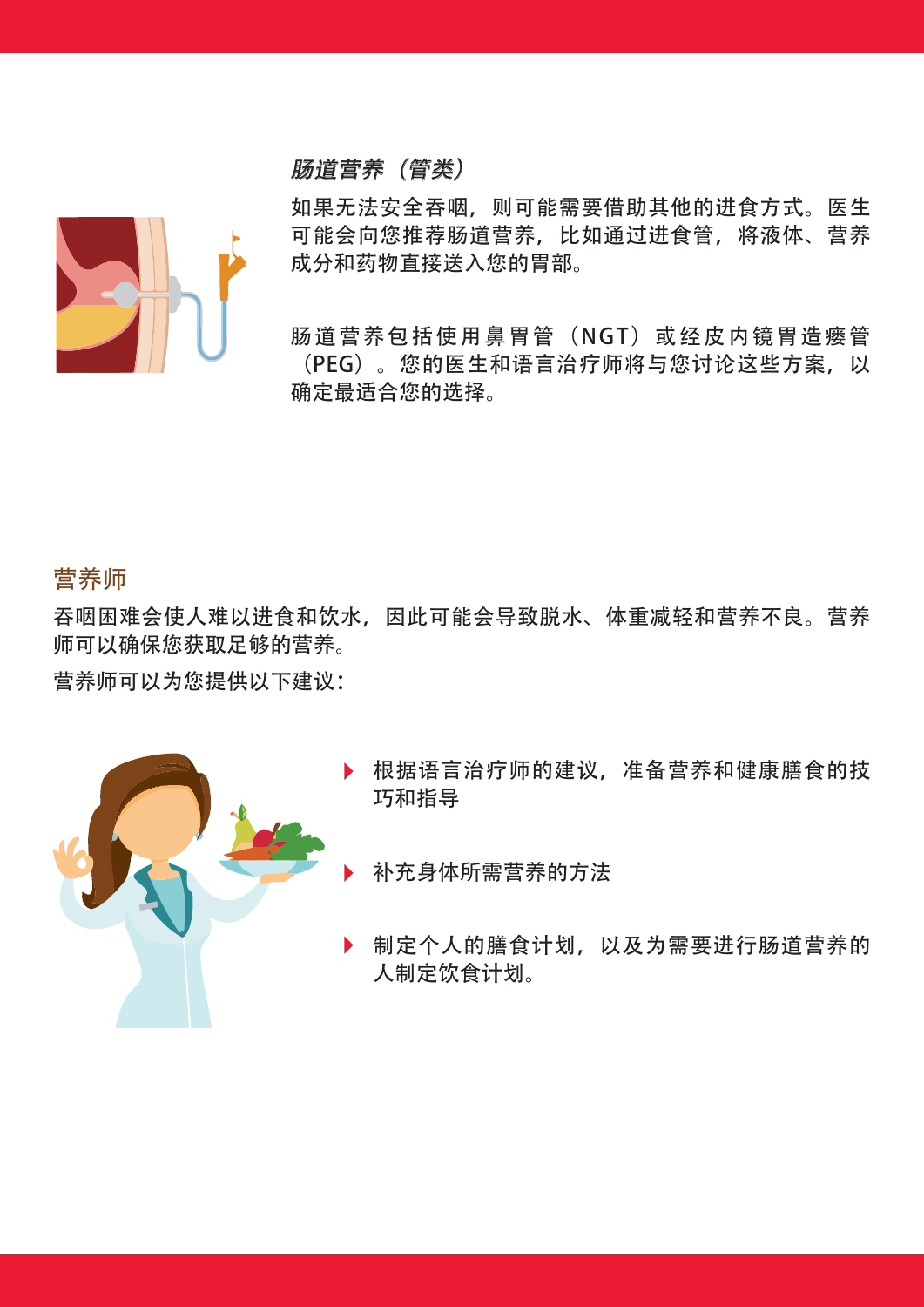# 我要如何康复?

研究证明,吞咽困难在中风发生后的几周 内可能会得到改善。但是,根据中风的严 重程度和类别,少数中风患存者会经历长 期的吞咽困难。

如果出院后仍存在吞咽困难,请继续与您 的语言治疗师复诊。语言治疗师将与您和 您的看护者一起制定家庭复健计划,并确 保您在家中以安全的方式进行饮食。



如果您回家后仍需使用饲管,您或您的看护者将会得到培训,学会如何在家中使用饲 管。如有需要,社区护理服务也能提供相关的资讯与训练,并解决进食管相关的问 题。

# 实用小贴士

- 遵循语言治疗师的建议
- 小口进食和饮水
- 每一口食物都细嚼慢咽
- 进餐时应身体坐直,餐后至少要 坐30分钟
- 确保嘴里的食物全部咽下,再吃 下一口食物
- 吃饭时要集中注意力, 避免受到 环境干扰。例如在用餐时间关掉 电视。
- 如果吃完标准三餐会感到劳累, 那么可以改为少量多餐。
- 保持良好的口腔卫生。每天刷牙 三次。如果您有佩戴假牙,请确 保在每次饭后彻底清洗。



发布于2019年1月 审查于2022年3 月

中风服务改善小组(SSI)与新加坡所有公立 医院合作的一项举措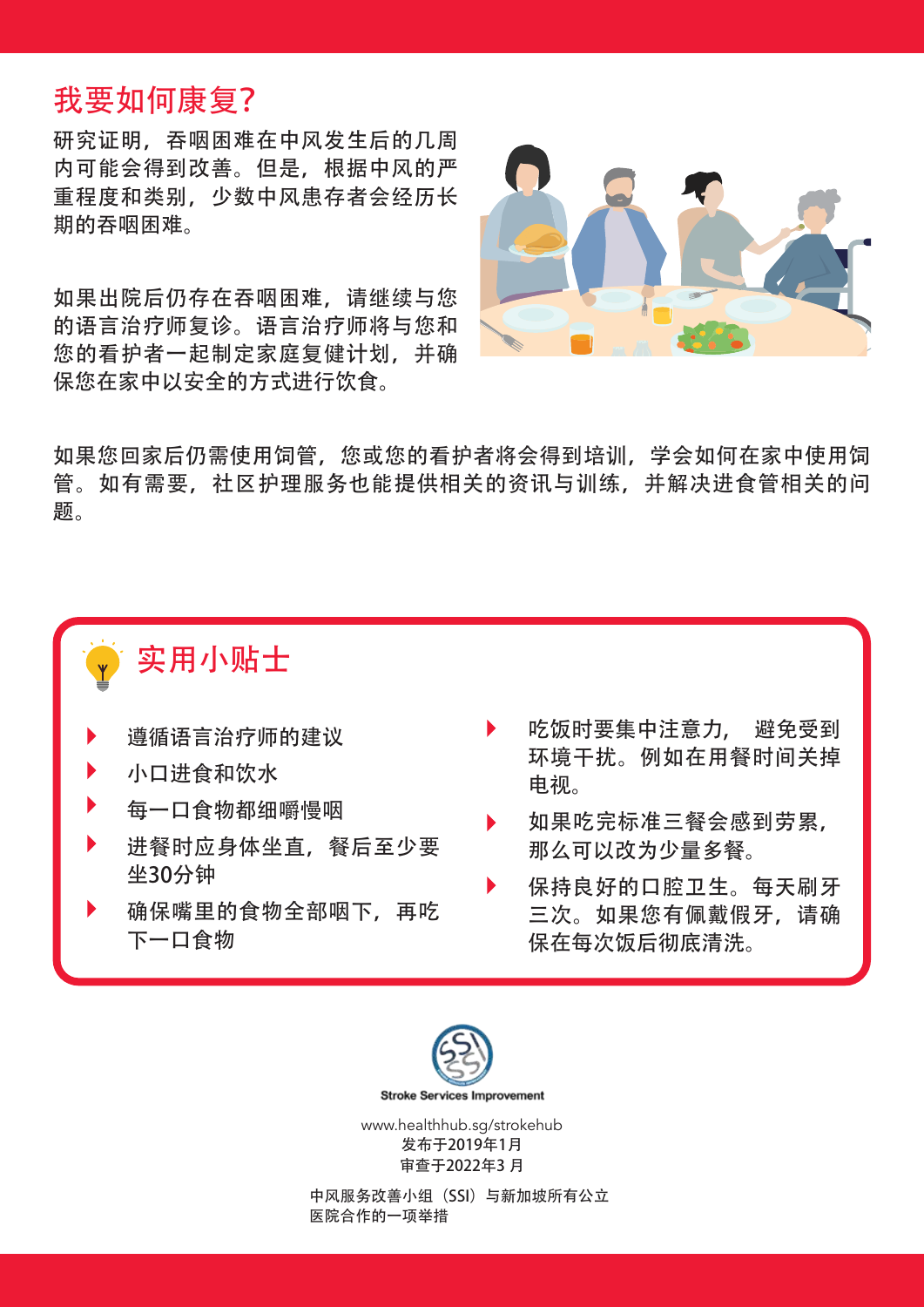# **Pemulihan selepas Angin Ahmar:** I untuk Menelan

Kesukaran untuk menelan boleh berlaku akibat serangan angin ahmar. Hampir separuh daripada pesakit angin ahmar akan mengalami kesukaran untuk menelan. Lembaran fakta ini menjelaskan bagaimana serangan angin ahmar boleh menjejas fungsi menelan dan rawatan yang tersedia untuk membantu anda.

## **Bagaimanakah angin ahmar menjejas keupayaan saya untuk menelan?**

Penelanan adalah tugas kompleks yang memerlukan otak anda untuk menyelaras otot-otot yang berbeza di dalam mulut dan tekak. Serangan angin ahmar boleh menjejas cara anda menggerakkan makanan di dalam mulut dan keupayaan anda untuk menelan. Ini dikenali sebagai disfagia (dysphagia).

# **Apakah komplikasi disfagia (dysphagia)?**



Biasanya apabila menelan, makanan memasuki saluran makanan dan ke dalam perut.

Jika anda tidak boleh menelan dengan secara normal, makanan dan minuman boleh memasuki saluran udara dan paru-paru anda. Ini dipanggil aspirasi (aspiration). Beberapa tanda aspirasi termasuk batuk dan tersedak.

Bagaimanapun, bagi sesetengah orang, aspirasi mungkin tidak menunjukkan sebarang gejala atau tanda-tanda. Ini boleh mengakibatkan jangkitan paruparu, yang boleh menjadi serius. Di samping itu, orang yang menghidap disfagia (masalah penelanan) juga menghadapi risiko kekurangan zat nutrisi dan masalah kekurangan air.



# **Kesukaran**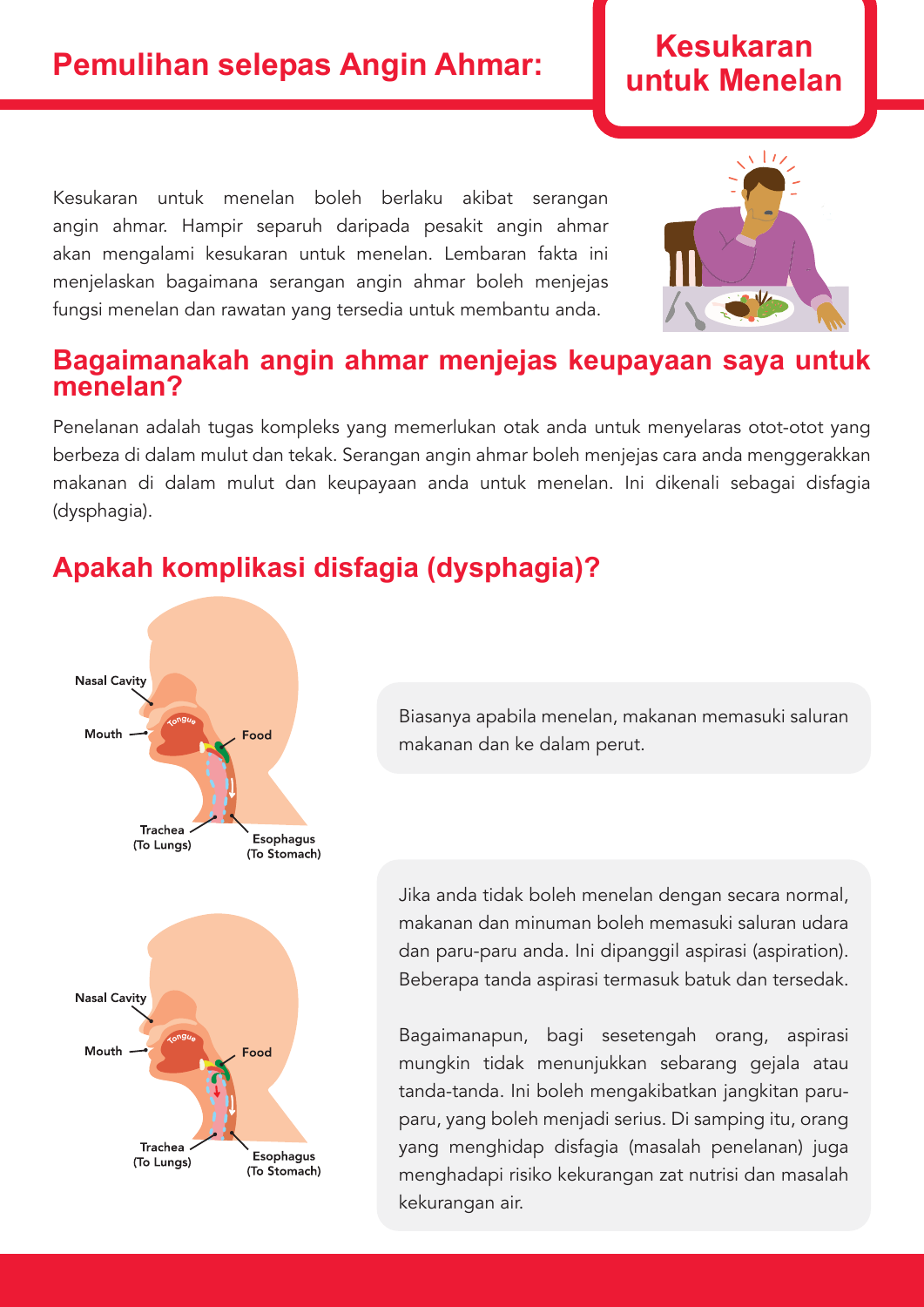Oleh itu, adalah penting untuk fungsi penelanan anda dinilai oleh seorang ahli terapi pertuturan yang terlatih, lebih-lebih lagi jika anda menunjukkan tanda-tanda berikut semasa atau selepas makan dan minum:

- Batuk
- Berdehem
- Tersedak
- Rasa seperti makanan atau air tersekat dalam tekak anda
- Suara yang kedengaran seperti "basah" ketika makan
- $\blacktriangleright$  Kesukaran bernafas

# **Apakah rawatan yang tersedia?**

Jika anda mengalami disfagia (masalah penelanan), anda harus dirujuk kepada ahli terapi pertuturan. Kadang-kala, anda juga mungkin dirujuk kepada seorang dietitian (pakar diet & pemakanan). Mereka mempunyai peranan masing-masing dalam pengurusan disfagia (masalah penelanan) dan akibatnya.

## Ahli Terapi Pertuturan

Ahli terapi pertuturan menilai fungsi penelanan dan menasihati anda tentang strategi rawatan yang berikut (jika sesuai):



#### Senaman pemulihan penelanan

Senaman ini melatih otot-otot yang terjejas untuk memperbaiki fungsi penelanan dan mengurangkan atau mencegah komplikasi.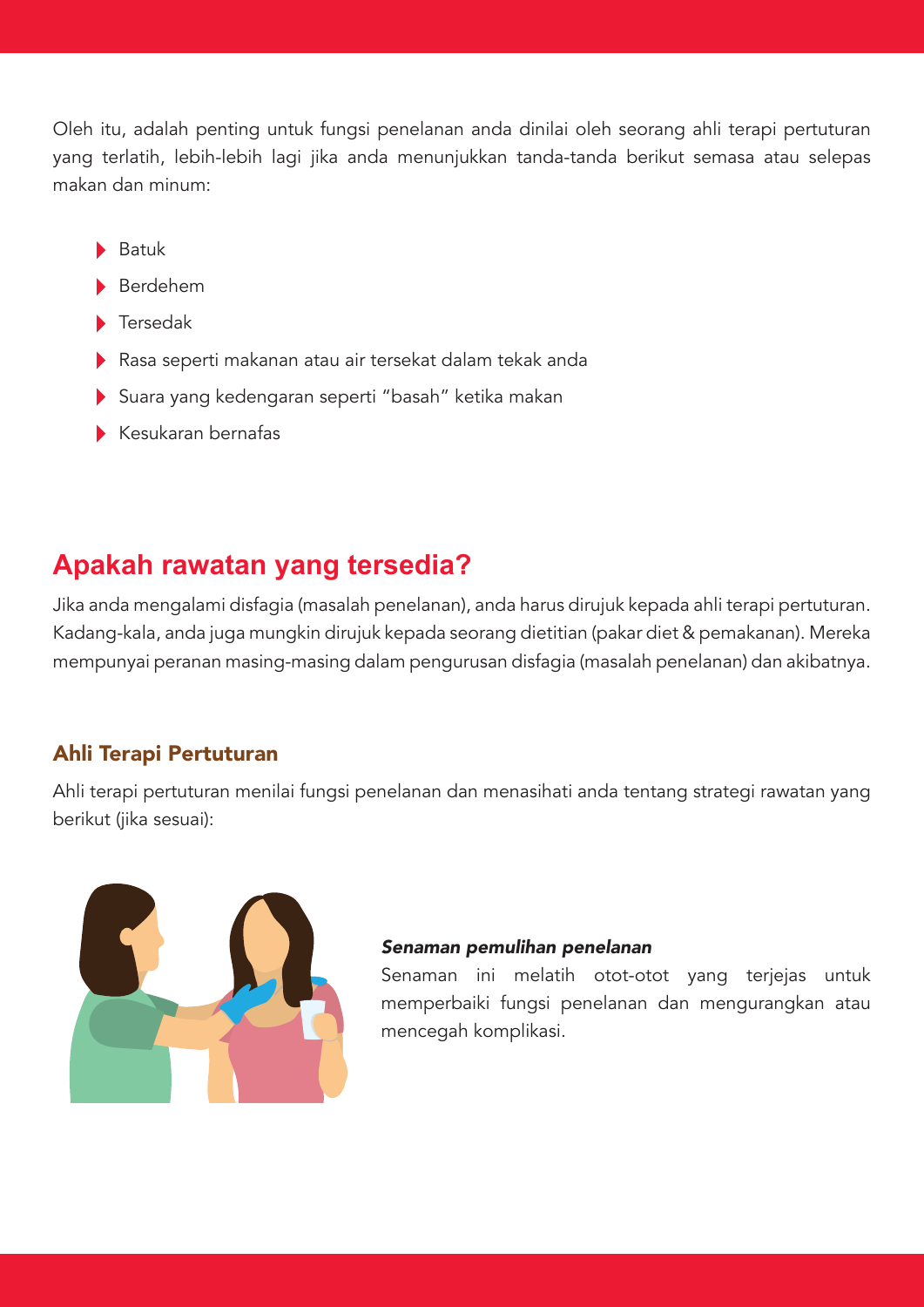

Perubahan kepada tekstur makanan dan konsistensi minuman Untuk memudahkan anda menelan dengan lebih selamat, anda mungkin perlu membuat perubahan kepada minuman dan makanan anda. Ini termasuk memekatkan minuman anda atau mengubah tekstur makanan anda dengan mencincang, melumat atau mengisarnya.

## Pengambilan makanan secara enteral (melalui tiub)



Sekiranya ia tidak selamat untuk anda menelan, anda mungkin memerlukan kaedah pengambilan makanan alternatif. Pengambilan makanan secara enteral, atau menerusi penggunaan tiub, mungkin disyorkan untuk anda sebagai kaedah yang selamat menyampaikan hidrasi, zat dan ubatubatan secara langsung ke dalam perut anda.

Contoh pengambilan makanan secara enteral termasuk penggunaan tiub nasogastrik (NGT) atau tiub gastrostomi (PEG). Doktor dan ahli terapi pertuturan anda akan berbincang bersama anda tentang pilihan-pilihan yang terbaik buat anda.

## Dietitian (Pakar Diet & Pemakanan)

Kesukaran untuk makan dan minum, boleh mengakibatkan dehidrasi (kekurangan air), kehilangan berat badan dan kekurangan zat nutrisi. Seorang pakar diet & pemakanan boleh memastikan bahawa anda mendapat zat nutrisi yang mencukupi.

Seorang pakar diet & pemakanan boleh menasihatkan anda tentang:



- Teknik dan arahan menyediakan makanan yang sihat dan berkhasiat dalam konsistensi yang telah disyorkan oleh ahli terapi pertuturan
- Cara-cara menambah zat yang diperlukan oleh tubuh anda
- Melakarkan pelan pemakanan atau rutin pengambilan makanan bagi mereka yang mengambil makanan secara enteral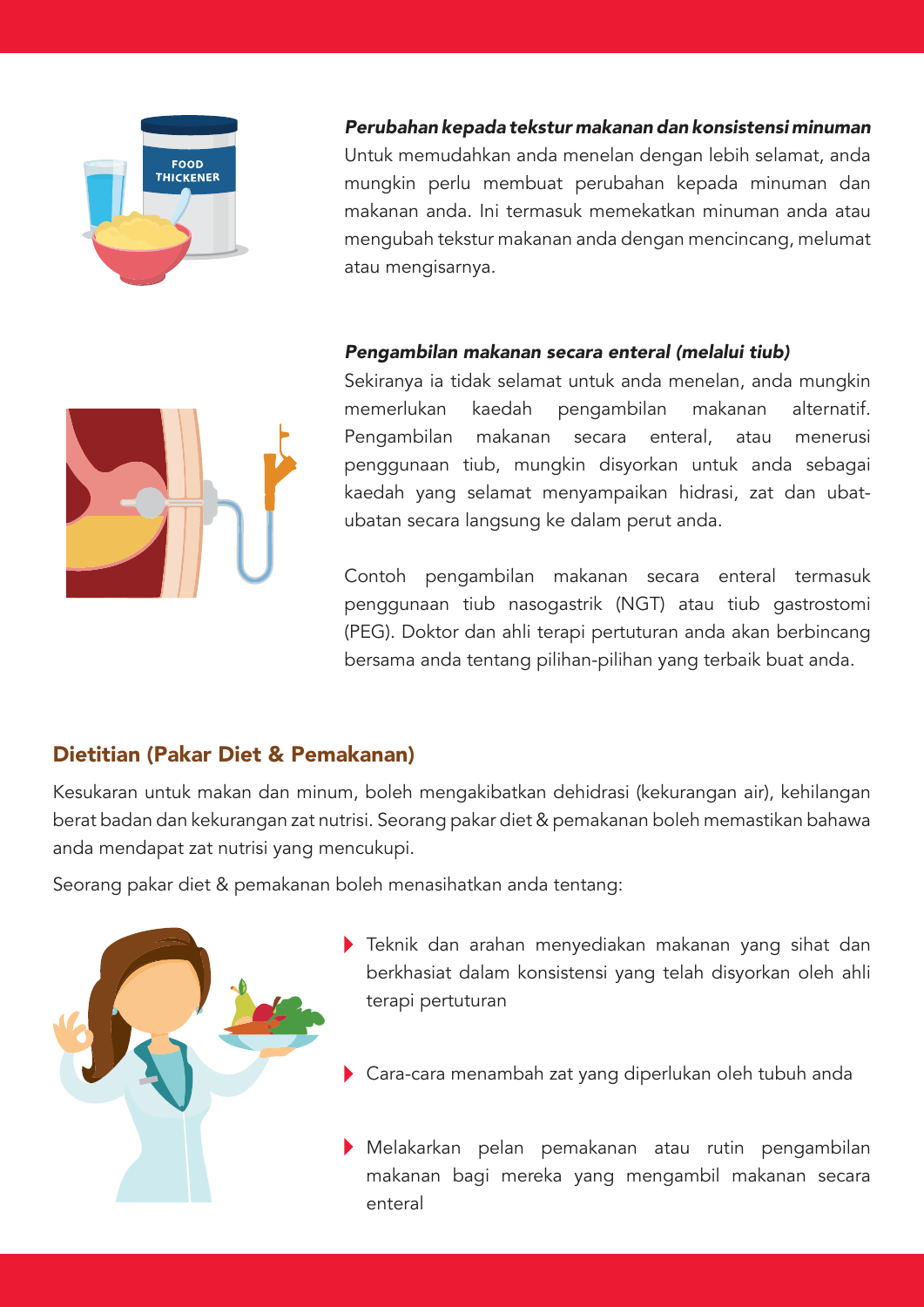# **Bagaimanakah cara untuk saya memulih?**

Penyelidikan telah menunjukkan bahawa disfagia (masalah penelanan) boleh beransur pulih dalam beberapa minggu pertama selepas diserang angin ahmar. Bagaimanapun, bergantung kepada jenis dan tahap keterukan angin ahmar yang dialami, sebilangan kecil pesakit angin ahmar akan mengalami kesukaran jangka panjang.



Sekiranya anda masih mengalami disfagia (masalah penelanan) semasa keluar dari hospital, sila teruskan rawatan susulan dengan ahli terapi pertuturan anda. Beliau akan bekerjasama dengan anda dan penjaga anda untuk merancang program pemulihan anda di rumah dan memastikan bahawa anda makan dan minum di rumah dengan selamat.

Sekiranya anda pulang ke rumah dengan tiub pengambilan makan, anda atau penjaga anda akan dilatih untuk mengendalikan pengambilan makanan melalui tiub di rumah. Perkhidmatan masyarakat juga disediakan untuk membantu anda dengan cara-cara menjaga tiub pengambilan makan anda jika perlu.



- Ikuti nasihat ahli terapi pertuturan anda
- Makan dan minum dalam jumlah yang sedikit bagi setiap suapan
- Kunyah dan telan setiap suapan secara perlahan dan berhati-hati
- Duduk tegak semasa makan dan selama sekurang-kurangnya 30 minit selepas makan
- Pastikan anda sudah telan sebelum mengambil suapan seterusnya
- Fokus semasa anda makan. Alihkan gangguan di persekitaran, contohnya padamkan TV semasa waktu makan.
- Makan jumlah yang sedikit secara kerap sepanjang hari jika makan tepat waktu tiga kali sehari terlalu meletihkan anda.
- Jaga kebersihan mulut. Berus gigi anda tiga kali sehari. Jika anda memakai gigi palsu, bersihkannya setiap kali selepas makan.



**Stroke Services Improvement** 

www.healthhub.sg/strokehub Terbitan pada Januari 2020 Disemak semula pada Mac 2022

Satu inisiatif oleh Pasukan Peningkatan Perkhidmatan bagi Angin Ahmar (SSI) dengan kerjasama semua hospital awam di Singapura.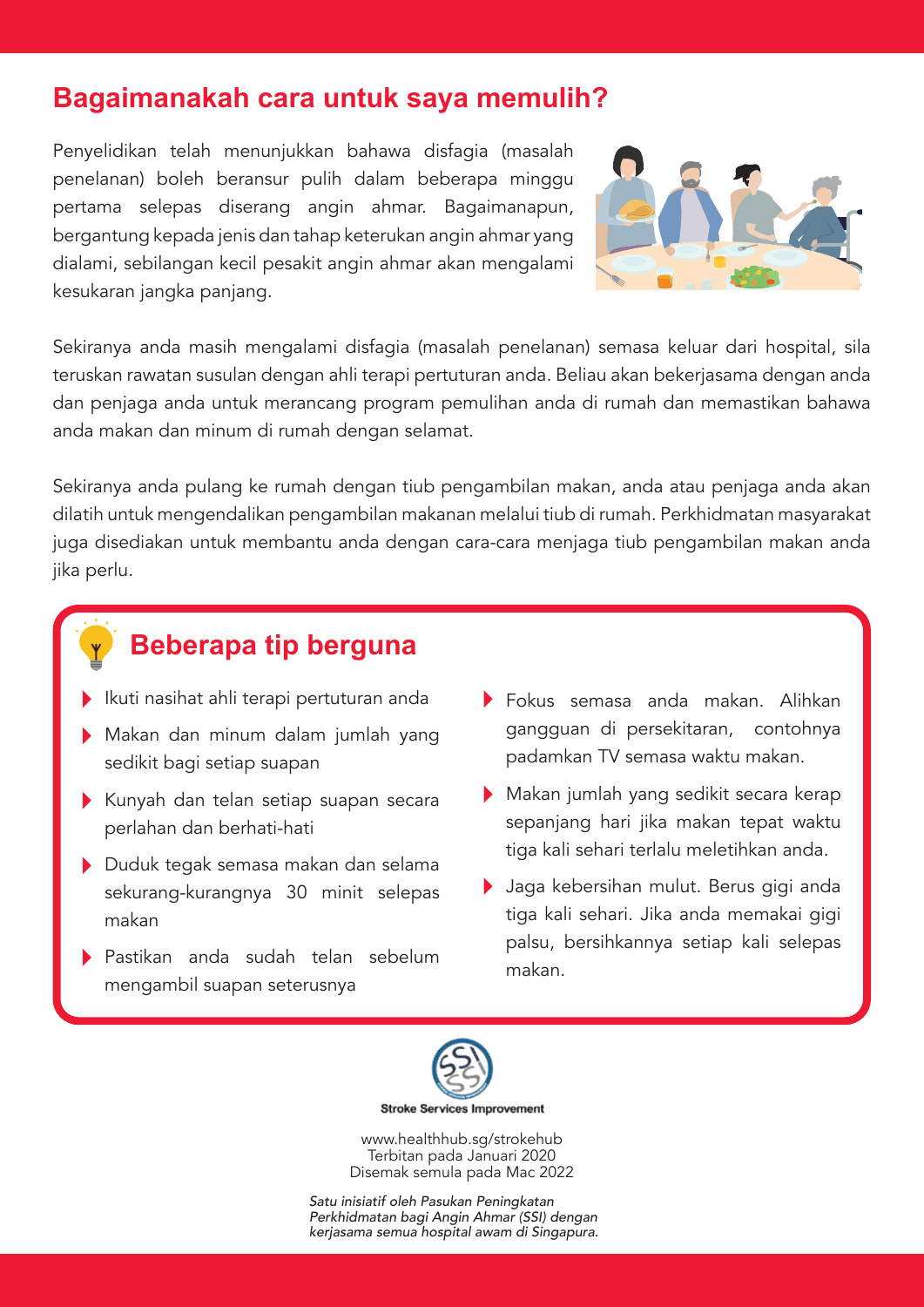முழுக்குவதில் சிரமம் ஏற்படுவது பக்கவாதத்தின் பொதுவான விளைவு. பக்கவாதம் உள்ளவர்களில் கிட்டத்தட்ட பாதி போ முழுங்குவதில் சிரமங்களை அனுபவிப்பார்கள். பக்கவாதம் முழுங்குவதை எவ்வாறு பாதிக்கிறது என்பதையும், உங்களுக்கு உதவக்கூடிய சிகிச்சைகள் என்னென்ன என்பதையும் இந்த உண்மைத் தாள் விளக்குகிறது.

### **நான் முழுங்குவதத பக்கவாதம் எவவாறு பாதிக்கிறது?**

முழுங்குவது ஒரு சிக்கலான வேலையாகும்; இதற்கு உங்கள் வாய் மற்றும் தொண்டையில் உள்ள வெவ்வேறு தசைகளை உங்கள் மூளை ஒருங்கிணைக்க வேண்டும். பக்கவாதம் உங்கள் வாயைச் சுற்றி உணவை நகர்த்தும் விதத்தையும், முழுங்குவதையும் பாதிக்கும். இது முழுங்க இயலாமை (டிஸ்ஃபேஜியா) என்று அழைக்கப்படுகிறது.

#### <u>முழுங்க இயலாமைமையின் சிக்கல்கள் என்ன?</u>

**Nasal Cavity** Mouth. Food Trachea Esophagus (To Lungs) (To Stomach) உங்களால் பாதுகாப்பாக முழுங்க முடியாவிட்டால், உணவு மற்றும் பானங்கள் உங்கள் சுவாசப்பாதை மற்றும் நுரையீரலுக்குள் நுழையக்கூடும். இது உறிஞ்சியிழுத்தல் (ஆஸ்பிரேஷன்) என்றழைக்கப்படுகிறது. இருமல் மற்றும் மூச்சுத் திணறல் ஆகியவை உறிஞ்சியிழுத்தலின் சில அறிகுறிகளாகும்.

சாதாரணமாக முழுங்கும்போது, உணவு உணவுக்

குழாயிலும் வயிற்றிலும் நுழைகிறது.

இருப்பினும், சிலருக்கு உறிஞசியிழுததல் எநத அறிகுறி அல்லது அடையாளம் இல்லாமல் இருக்கலாம். . இது அமைதியான உறிஞ்சியிழுத்தல் என்று அழைக்கப்படுகிறது. உறிஞசியிழுததல் மறறும் அளமதியான உறிஞசியிழுததல் இரணடும் நுளரயீரல் பதாறறுக்கு வைிவகுக்கும், இது ம்<br>மிகவும் ஆபத்தானதாக மாறலாம். மேலும், முழுங்க இயலாளம உளைவர்களுக்கு நீரிைபபு மறறும் ஊட்டசசதது குறைபாடு ஏற்படும் அபாயமும் உள்ளது.





# **முழுங்குவதில் சிரமங்்கள்**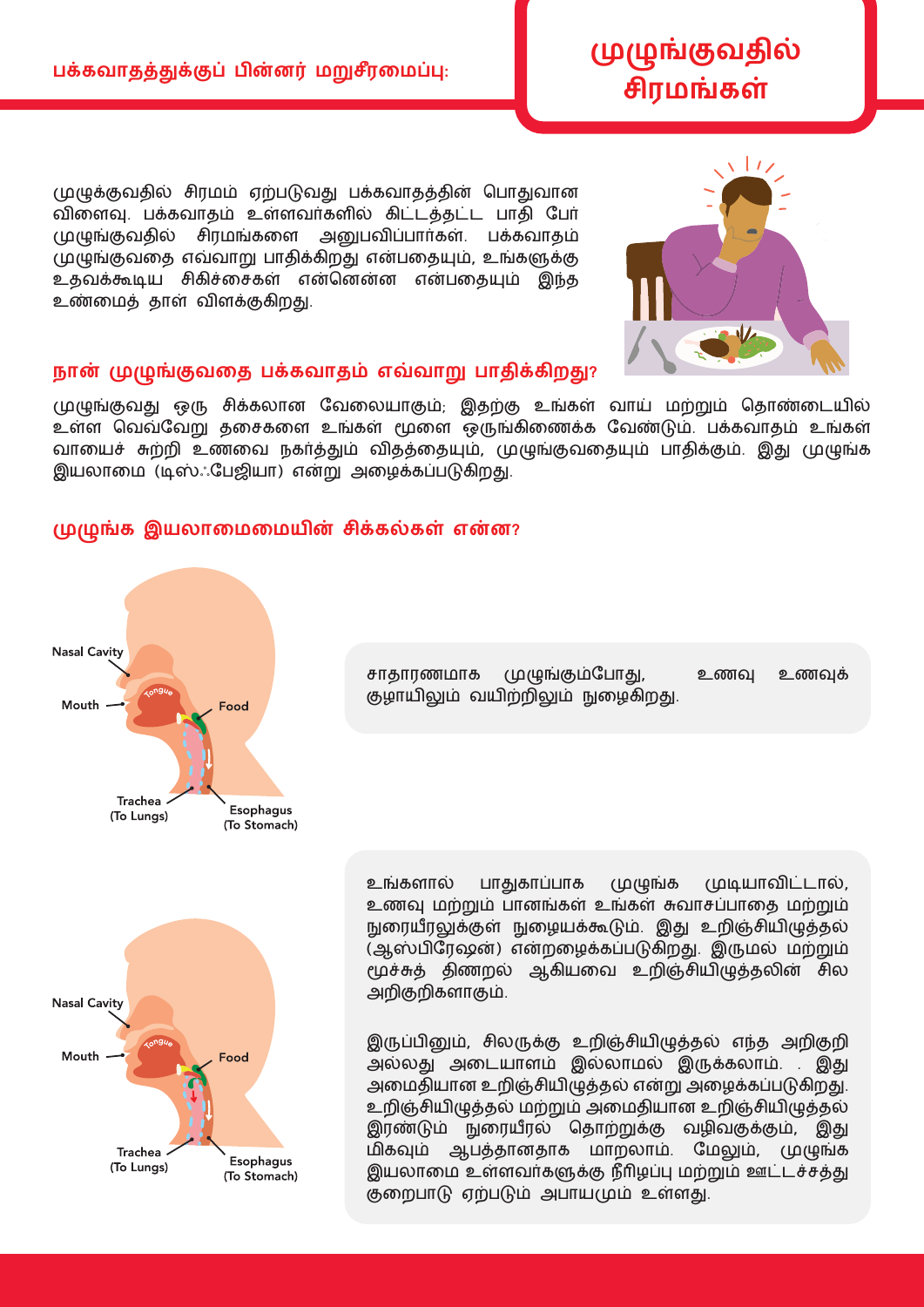ஆகையால், ஒரு தகுதி பெற்ற பேச்சு சிகிச்சையாளர் உங்கள் முழுங்கும் செயல்பாட்டை மதிப்பீடுவது முக்கியம், குறிப்பாக உணவு உண்ணும்போது மற்றும் குடிக்கும்போது அல்லது அதற்குப் பிறகு இந்த அறிகுறிகள் உங்களுக்கு இருந்தால்:

- இருமல்
- பதாணள்டளயச சரிபசய்தல்
- அள்டததல்
- $\blacktriangleright$  உங்கள் தொண்டையில் உணவு அல்லது தண்ணீர் அடைத்துக் கொள்ளும் உணர்வு
- ஈரமான குரல்
- சுவாசிப்பதில் சிரமம்

#### **என்்ன சி்கிசதச ்கிதைக்கிறது?**

உங்களுக்கு முழுங்க இயலாமை இருந்தால், நீங்கள் ஒரு பேச்சு சிகிச்சையாளரிடம் பரிந்துரைக்கப்பட வேண்டும். சில நேரங்களில், நீங்கள் ஒரு உணவியல் நிபுணரிடம் பரிந்துரைக்கப்படலாம். முழுங்க இயலாமை மற்றும் அதன் விளைவுகளை நிர்வகிப்பதில் ஒவ்வொருவருக்கும் ஒரு பங்கு உள்ளது.

#### **பபசசுச சி்கிசதசயாளர்**

ஒரு பேச்சுச் சிகிச்சையாளர் உங்கள் முழுங்கும் செயல்பாட்டை மதிப்பீட்டுபொருத்தமான இடத்தில் பின்வரும் சிகிச்சை உத்திகளைப் பற்றி உங்களுக்கு அறிவுறுத்துவார்:



#### **முழுங்குதல் மறுவாழ்வு உைறபயிறசி்கள்**

இந்த உடற்பயிற்சிகள் உங்கள் முழுங்கும் செயல்பாட்டை மேம்படுத்தவும், சிக்கல்களைக் குறைக்கவும் அல்லது தடுக்கவும் பாதிக்கப்பட்ட தசைகளுக்கு பயிற்சி அளிப்பதில் ்கவனம் பசலுதது்கின்றன.



## மாற்றியமைக்கப்பட்ட உணவு மற்றும் பானங்கள் **நிதலத்தன்தம**

முழுங்குவதை எளிதாகவும் பாதுகாப்பாகவும் செய்ய, உங்கள் உணவு மற்றும் பானங்களில் நீங்கள் மாற்றங்களைச் செய்ய வேண்டியிருக்கும். உங்கள் பானங்களை கெட்டியாக்க வேண்டியிருக்கும் அல்லது உணவு தயாரிப்பில் மாற்றங்கள் தேவைப்படும் . உங்கள் உணவை நறுக்கி, பிசைந்து அல்லது மசிநது உைவின் அளமபள்ப மாறற பவணடியிருக்கும்.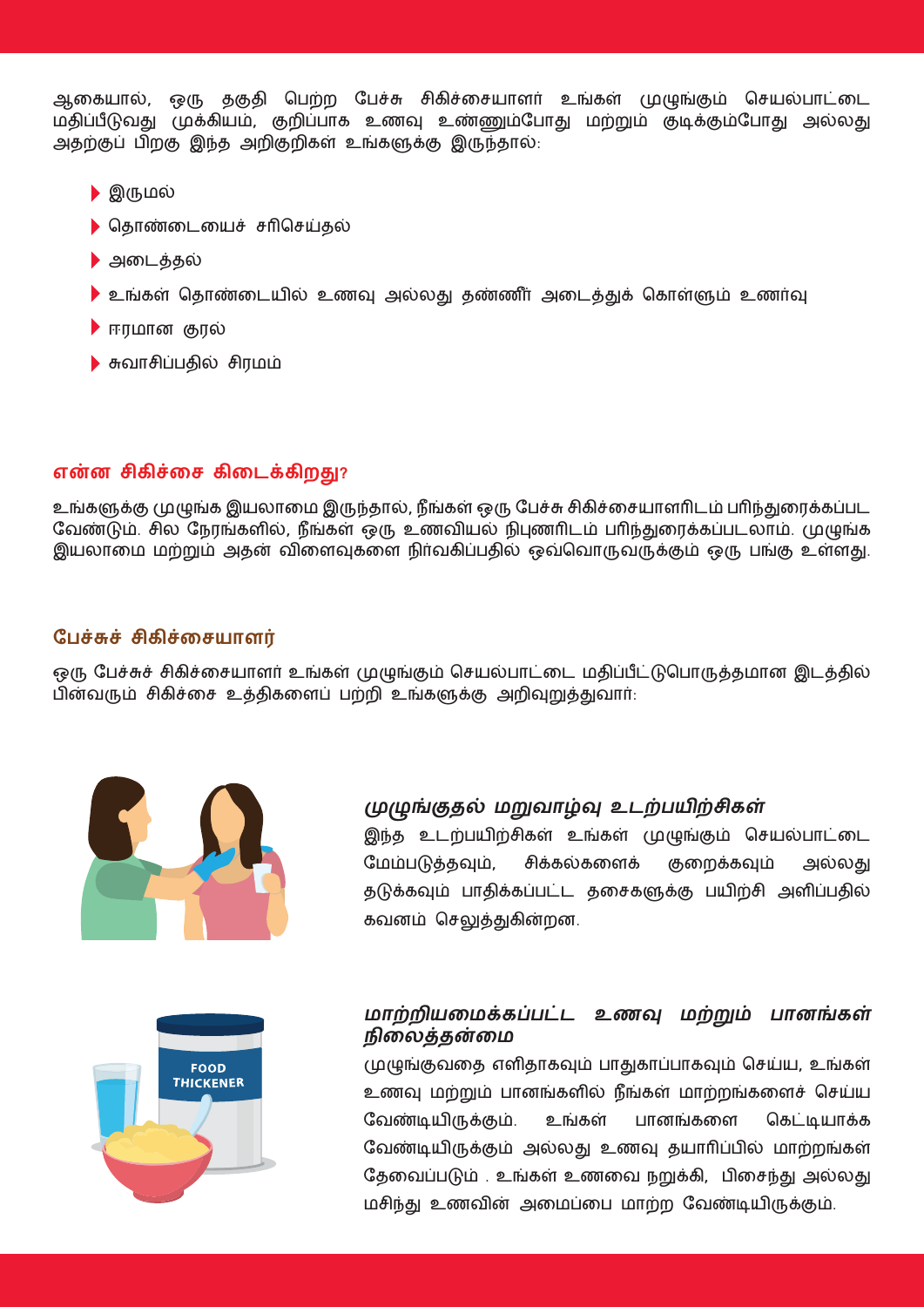

#### **குைல்வழி (குழாய்) உணவளித்தல்**

முழுங்குவது உங்களுக்கு பாதுகாப்பற்றதாக இருந்தால், உங்களுக்கு வேறு உணவு முறைகள் தேவைப்படலாம். நீரேற்றம், ஊட்டச்சத்து மற்றும் மருந்துகளை உங்கள் வயிற்றிற்கு நேரடியாக பாதுகாப்பாக வழங்குவதற்கான வழிமுறையாக குடல்வழி உணவளித்தல், அல்லது உணவுக் குழாயின் பயன்பாடு உங்களுக்கு பரிந்துரைக்கப்படலாம்.

நேசோகாஸ்ட்ரிக் குழாய் (என்.ஜி.டி.) அல்லது பெர்குடேனியஸ் எண்டோஸ்கோபிக் காஸ்ட்ரோஸ்டமி (பி.இ.ஜி.) குழாய் பயன்படுத்துவது போன்றவை குடல்வழி உணவளித்தலின் எடுத்துக்காட்டுகளில் அடங்கும். உங்களுக்கு மிகவும் பொருத்தமானது எது என்பதை அடையாளம் காண உங்கள் மருததுவர மறறும் ப்பசசு சி்கிசளசயாைர இநத விருப்பத்தேர்வுகளை உங்களுடன் விவாதிப்பார்.

#### **உணவியல் நிபுணர்**

முழுங்க இயலாமை நிலை சாப்பிடுவதையும், குடிப்பதையும் சிரமமாக்கலாம் என்பதால், இது நீரிழப்பு, எடைக்குறைவு மற்றும் ஊட்டச்சத்து குறைபாட்டை ஏற்படுத்தலாம். நீங்கள் போதுமான ஊட்டச்சத்து பெறுகிறீர்கள் என்பதை ஒரு உணவியல் நிபுணர் உறுதிப்படுத்த முடியும்.

ஒரு உணவியல் நிபுணர் உங்களுக்கு இவை குறித்து ஆலோசனை வழங்கலாம்:



- பேச்சுச் சிகிச்சையாளரால் பரிந்துரைக்கப்பட்ட முறையில் சத்தான மற்றும் ஆரோக்கியமான உணவைத் தயாரிப்பதற்கான நுட்பங்களும் வழிமுறைகளும்
- உங்கள் உடலுக்குத் தேவையான ஊட்டச்சத்துக்களைப் பெறுவதற்கான மாற்று வழிகள்
- குடல்வழி உணவளிக்கப்படுபவருக்கான உணவுத் திட்டம் அல்லது உைவைிததல் முளறளய உருவாக்குதல்